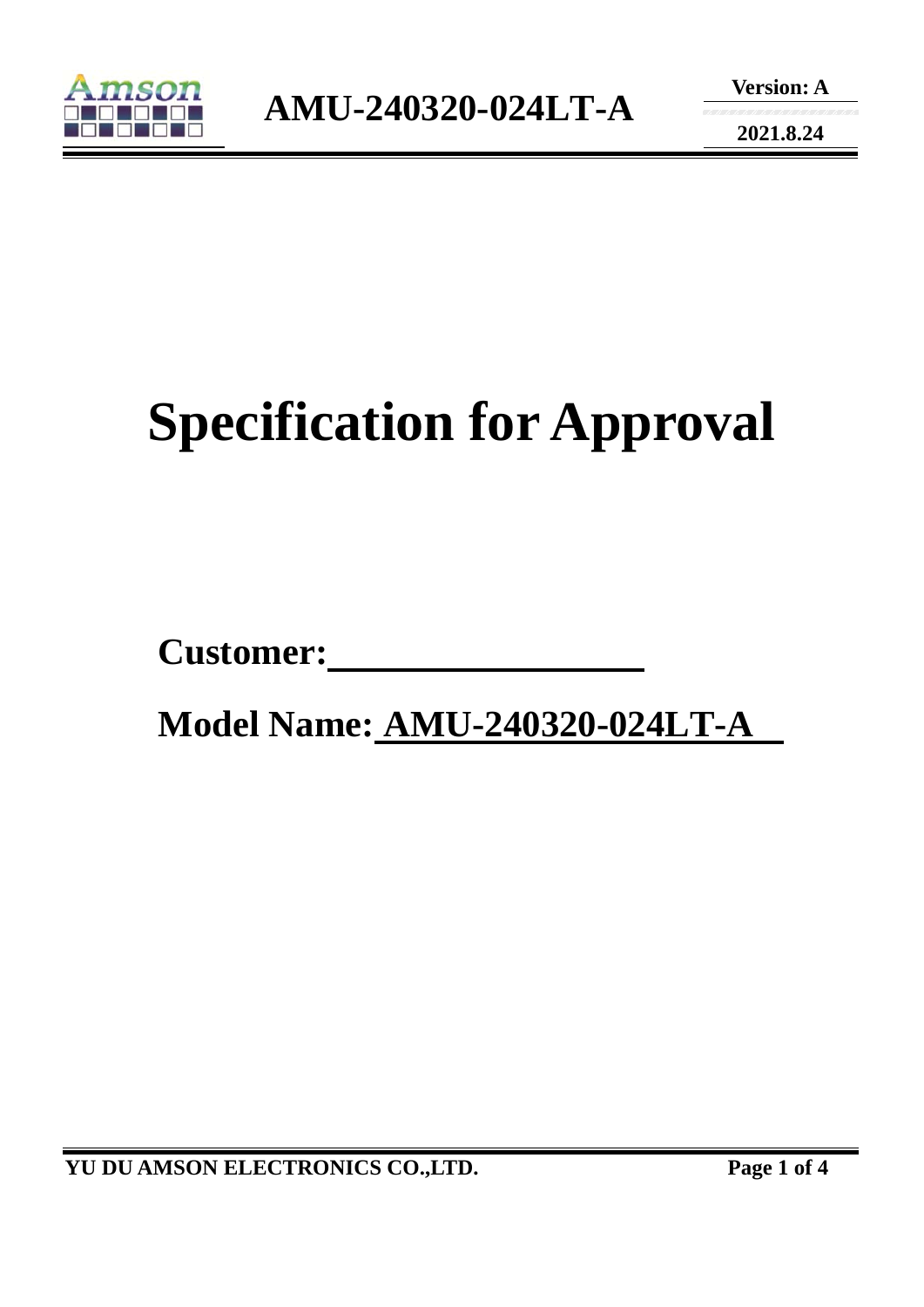

## **AMU-240320-024LT-A**

**Version: A** 

**2021.8.24** 

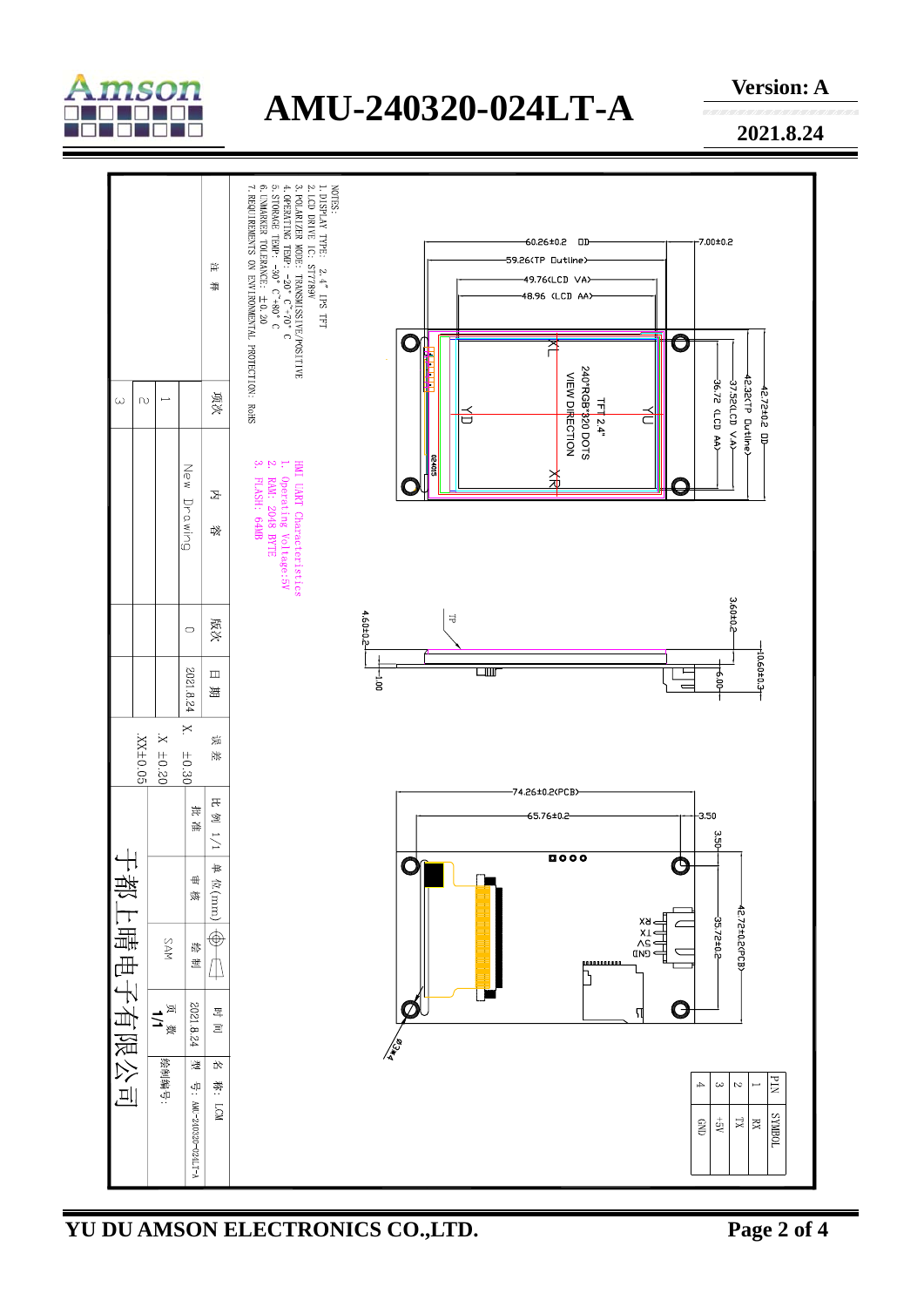

**AMU-240320-024LT-A** 

**2021.8.24** 

#### ·**General Information**

| <b>ITEM</b>                | <b>STANDARD VALUES</b>   |  |  |  |
|----------------------------|--------------------------|--|--|--|
| LCD type                   | 2.4"TFT                  |  |  |  |
| colors                     | 65K (65536)              |  |  |  |
| Module size                | 74.26(L)X42.72(W)X4.6(H) |  |  |  |
| <b>TFT</b> Active area     | 48.96mm (L) ×36.72mm (W) |  |  |  |
| Dot arrangement            | $240(RGB) \times 320$    |  |  |  |
| Touch Type                 | <b>RTP</b>               |  |  |  |
| <b>Back Light</b>          | <b>LED</b>               |  |  |  |
| <b>B/L</b> Life Time       | $>30,000$ h              |  |  |  |
| Luminous Intensity for LCM | 280 Cd/m2                |  |  |  |
| Weight                     | <b>TBD</b>               |  |  |  |

#### ·**DC Characteristics**

| <b>ITEM</b>           | <b>Test condition</b> | <b>MIN</b> | <b>TYP</b> | <b>MAX</b> | Unit |
|-----------------------|-----------------------|------------|------------|------------|------|
| <b>Supply Voltage</b> |                       | 4.75       |            |            |      |
| operating current     | $VCC=+5V$ ,           |            | 85         |            | mA   |
|                       | <b>SLEEP Mode</b>     |            | 20         |            | mA   |

### ·**Operating temperature,Contents of Reliability Tests**

| <b>ITEM</b>               | <b>Test condition</b> | <b>MIN</b> | TYP | <b>MAX</b> | Unit |
|---------------------------|-----------------------|------------|-----|------------|------|
| temperature operating     | 5V                    | $-20$      | 25  |            | ∽    |
| Temperature Storage       |                       | $-30$      | 25  | 85         | ∽    |
| <b>Humidity Operation</b> | $25^{\circ}$ C        | 10%        | 60% | 90%        | RH   |

#### ·**Interface parameter**

| <b>ITEM</b>               | <b>Test condition</b>                    | <b>MIN</b>                  | <b>TYP</b> | <b>MAX</b> | Unit |
|---------------------------|------------------------------------------|-----------------------------|------------|------------|------|
| serial baud rate          | standard                                 |                             | 115200     |            | bps  |
| Serial output level (TXD) | output $1$ , Iout=1mA                    | 3                           | 3.2        |            | V    |
|                           | output $0$ , Iout=-1mA                   |                             | 0.1        | 0.2        |      |
| serial output level (RXD) | output $1$ , Iout=1mA                    | $\mathcal{D}_{\mathcal{L}}$ | 3.3        |            | V    |
|                           | output $0$ , Iout=-1mA                   | $-0.7$                      |            | 1.3        |      |
| <b>UART</b> configuration | Data bits: 8, Parity: None, Stop bits: 1 |                             |            |            |      |
| Connector                 | XH-4P-2.54                               |                             |            |            |      |